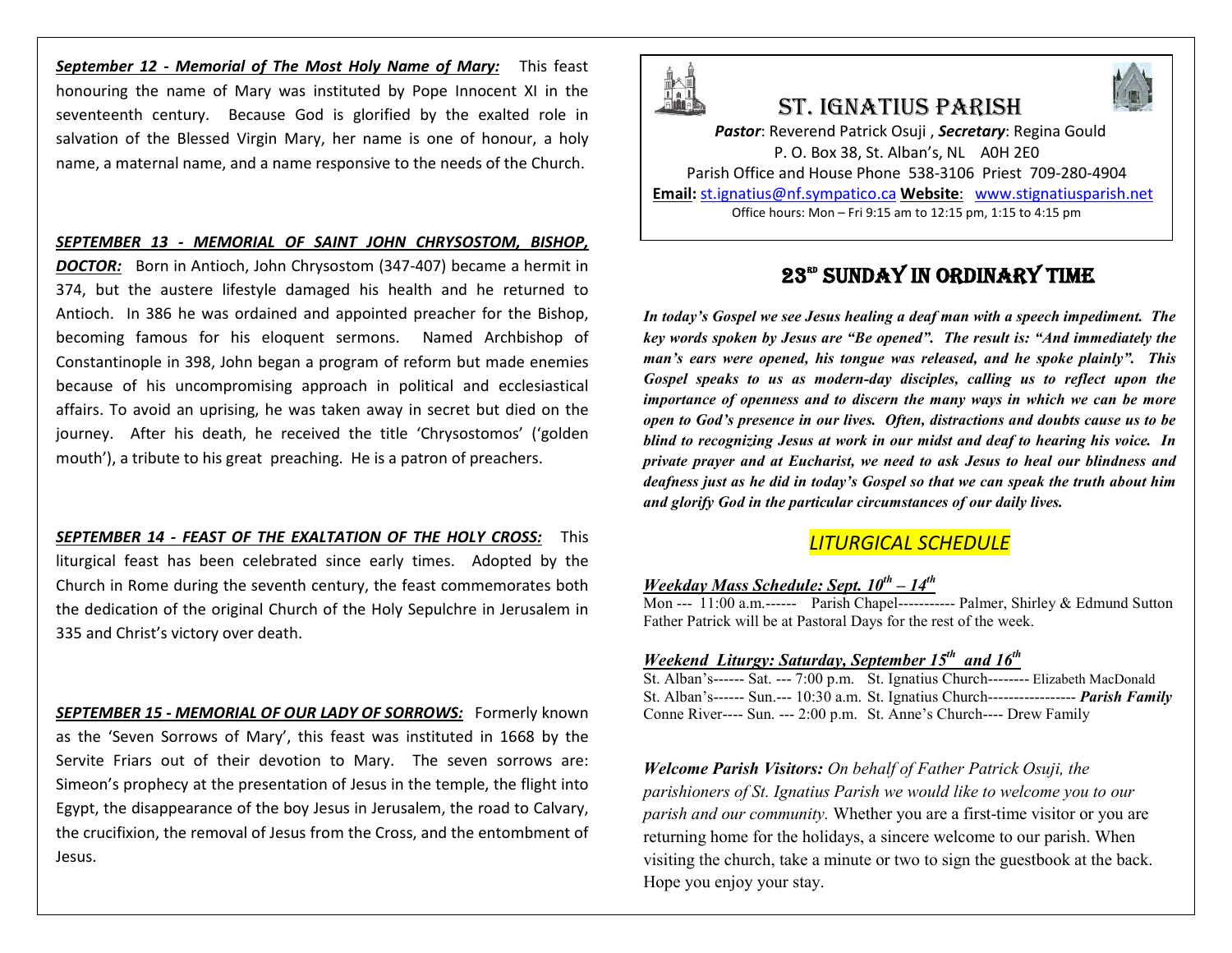# MInIStrIeS' Schedule for Weekend MaSSeS

| <b>DATE</b> | <b>Sacrist</b> | Reader      | <b>Collectors</b>     | Communion       | Altar          | <b>Music</b> |
|-------------|----------------|-------------|-----------------------|-----------------|----------------|--------------|
|             | an             |             |                       | <b>Minister</b> | <b>Servers</b> |              |
| Sept.       | Jenny          | Brenda      | Gerard Smith          | Elizabeth       | Margaret       | Folk         |
| 8           | Maggie         | Jeddore     | Finton Organ          | Murphy          | Ellen          | Group        |
|             |                |             | George Organ          |                 |                |              |
| Sept.       | Mary S.        | Mary Organ  | Mary Organ            | Mary Organ      | Jenny          | Folk         |
| 9           | Patsy          |             | George Davis          |                 | Brenda D.      | Group        |
|             |                |             | Clarence Davis        |                 |                |              |
| Sept.       | Mary S.        | Gerry Cox   | Gerard Smith          | Edith Organ     | Kevin          | Mary         |
| 15          | Patsy          |             | Finton Organ          |                 | Willie         | Organ        |
|             |                |             | George Organ          |                 |                |              |
| Sept.       | Mary           | Lydia Walsh | Mary Organ            | Mary Strickland | Edith          | Jessica      |
| 16          | Organ          |             | George Davis          |                 | Patsy          | Willcott     |
|             |                |             | <b>Clarence Davis</b> |                 |                |              |

## *Weekly Parish Revenue*

St. Ignatius Church:--------\$891.00 St. Anne's Church:---------\$134.25 Chase The Ace Proceeds: \$500.00 Baptism Stipend: ---------- \$25.00 Mass Stipends: ------------ \$95.00

### *IMPORTANT NOTICE*

Registration and Information Session regarding the Youth Religion Program will take place on **Tuesday, September 11th at 6:30pm**. Please make an effort to attend as significant changes will be announced. **Thanks to the Knights of Columbus we are very pleased to announce that registration cost has been reduced from \$30.00 to \$10.00. Please help pass the word to friends and family who have children.** 

## **Chase The Ace:** *JACKPOT is \$5134.00 + 30% of sales*.

Held at the RC Legion , St. Alban's on Friday evenings at 7:00 pm. Fundraiser open to all persons 19 years and older. Tickets are \$5.00 each.

#### **STIPENDS:**

The money for the stipend should be paid at the parish office, by mail or placed in an envelope and specify that it is the fee for baptism, wedding or funeral.

Anyone who wish to show appreciation to the priest, for baptism, wedding or funeral in the form of a monetary gift, Please specify that it is for the priest. **Thank you for your consideration.**

## **St. Ignatius Parish Mission**

**You are invited to attend the Mission of St. Ignatius Parish the week of Sunday, September 16th to Wednesday, September 19th, 2018. It will run from Sunday until Wednesday night and be conducted by Redemptorist Father Eugene O'Reilly. Join us and allow Jesus Christ through the richness of His Word, to love you into fullness of life and a deep sense of personal well-being.**

PARISH MISSION The Mission is just one week away. Have you decided to make it? Too busy? Heard it all before? You are beyond help because divorced? Remarried? Haven't been to church in years, these are excuses (not reasons) for avoiding the Mission. Weigh them well against the generous love of God who wants to speak to you. No matter what your decision, can I ask you to pray about the Mission? Prayer, as you know, changes things. Pray for yourself, for others. God will not refuse a heart raised to him in sincere prayer. Prayer will do for us what no other force on earth can do. Save the dates, don't miss out.

PARISH MISSION Next Sunday, September 16th the Mission Begins. The Missionary will join us for the Saturday evening Mass, will preach at all the Sunday Masses and on through this "Sacred Week" in the Parish. The Mission concludes Wednesday evening with celebrated Mass. It seems that we have done everything possible to prepare for this Mission. We have searched for good and enthusiastic preachers. We have prayed for the success of the Missions. We have attempted to make everyone aware of what is going on. What happens now is completely in God's hands. Will the Mission achieve its purpose among us? That depends on how responsive we are to God's invitation to life!

**Condolences:** The parishioners of St. Ignatius Parish extend to the family of the late Roxanne Loveless their profound sympathies. We join you in prayer for the repose of your loved one. May God Bless you and console you.